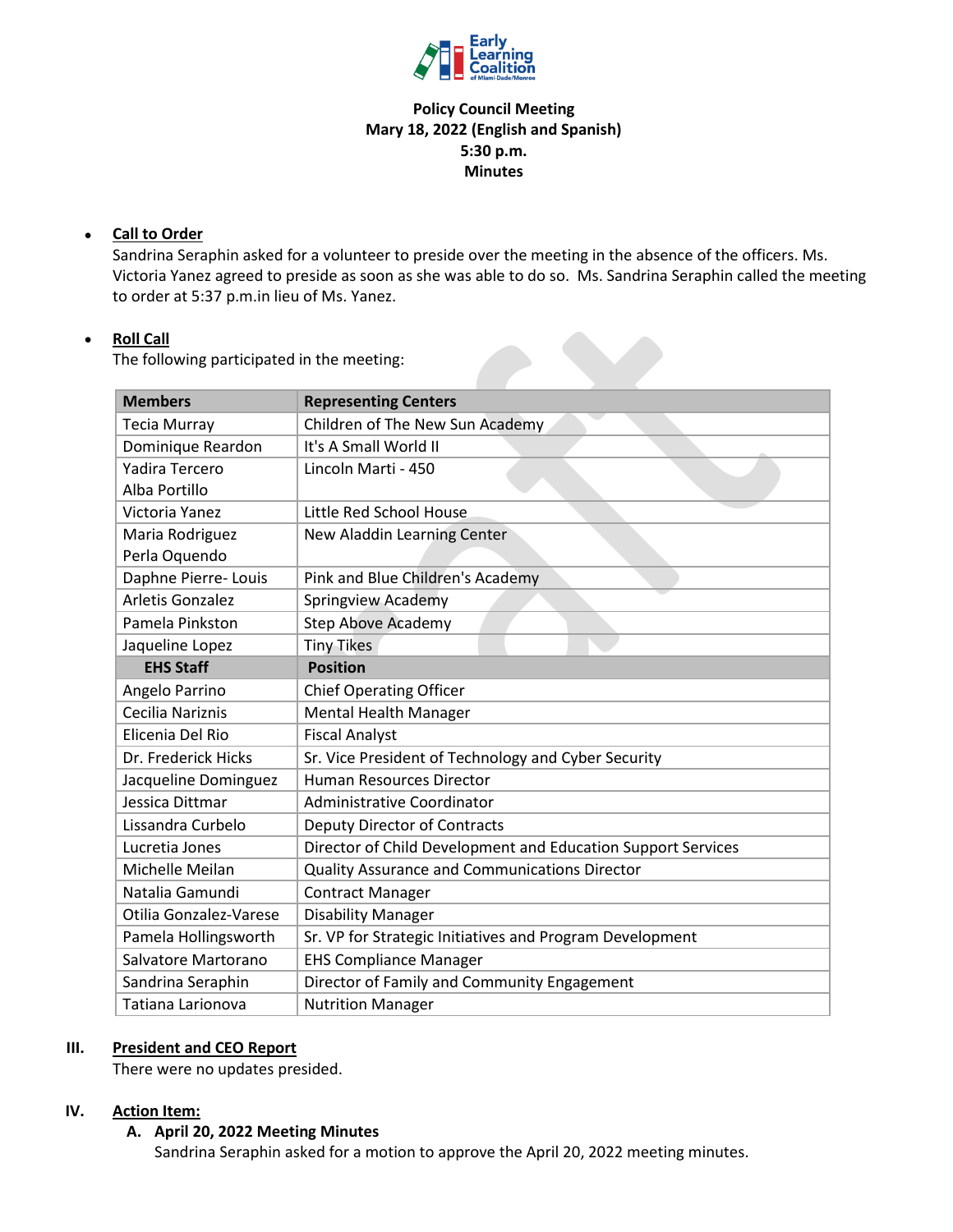- Motion made by Victoria Yanez
- Motion seconded by Pamela Pinkston
- No discussion
- Motion passed in 9 favor and 0 opposed

### **B. Resolution 05182022-01: COLA and Quality Improvement**

Vanessa Bongiorno reviewed the Resolution for the Cost-of-Living Adjustment and Quality Improvement which explains that on April 14, 2022, the U.S. Department of Health released a communication (ACF-PI-HS-22-02) earmarking the funds for Cost-of-Living Adjustment and Quality Improvement, both of which would be a permanent increase in the program's budget. Programs would receive a 2.28% increase, or \$241,236.00, for Cost of Living Adjustment and \$59,635 for Quality Improvement. The Cost of Living Adjustment will offset higher operating costs. Quality Improvement funds will be applied to contractual services to enhance program quality.

If approved the increased funding will allow for a 2.5% increase to the base partner payment rate. The new rate will be \$36.92. Partners were advised that the EHS Partner Contracts will still reflect the \$36.02 rate. Once the Office of Head Start has approved the Cost-of-Living Adjustment and Quality Improvement budget/application contracts will be amended to reflect the new rate.

Sandrina Seraphin asked for a motion to approve Resolution 05182022-01: COLA and Quality Improvement.

- Motion made by Daphne Pierre-Louis
- Motion seconded by Victoria Yanez
- No discussion
- Motion passed 9 in favor and 0 opposed

#### **C. Resolution 05182022-02: TPITOS**

Ms. Cecilia Nariznis reviewed the Teaching Pyramid Infant-Toddler Observation Scale Resolutions which authorizes the President and CEO to release a Request for Proposal for a qualified proposer who will conduct a classroom assessment using the Teaching Pyramid Infant-Toddler Observation Scale (TPITOS). This TPITOS ensures effective implementation of the Pyramid Model. The Pyramid Model supports the development of responsive, nurturing relationships in the classroom and promotes children's strong social-emotional development.

Sandrina Seraphin asked for a motion to approve Resolution 05182022-02: TPITOS.

- Motion made by Victoria Yanez
- Motion seconded by Pamela Pinkston
- No discussion
- Motion passed 9 in favor and 0 opposed

#### **D. Resolution 05182022-03: Parent Activity Funds**

Ms. Seraphin reviewed the Parent Activity Funds Resolution. The resolution authorizes the President and CEO to implement the Early Head Start Parent Activity Funds with the approved activities. The Early Head Start program sets funds aside for educational activities for parents. The amount set aside is \$3.00 to \$10.00. However, if funds are available, will set aside additional funds if needed. This year the program is offering a variety of education activities for parents across the program. This will allow parents to participate in activities that of interest to them rather than limiting them to an activity elected by the majority of their center.

Sandrina Seraphin asked for a motion to approve Resolution 05182022-03: Parent Activity Funds.

- Motion made by Dominique Reardon
- Motion seconded by Victoria Yanez
- No discussion
- Motion passed 9 in favor and 0 opposed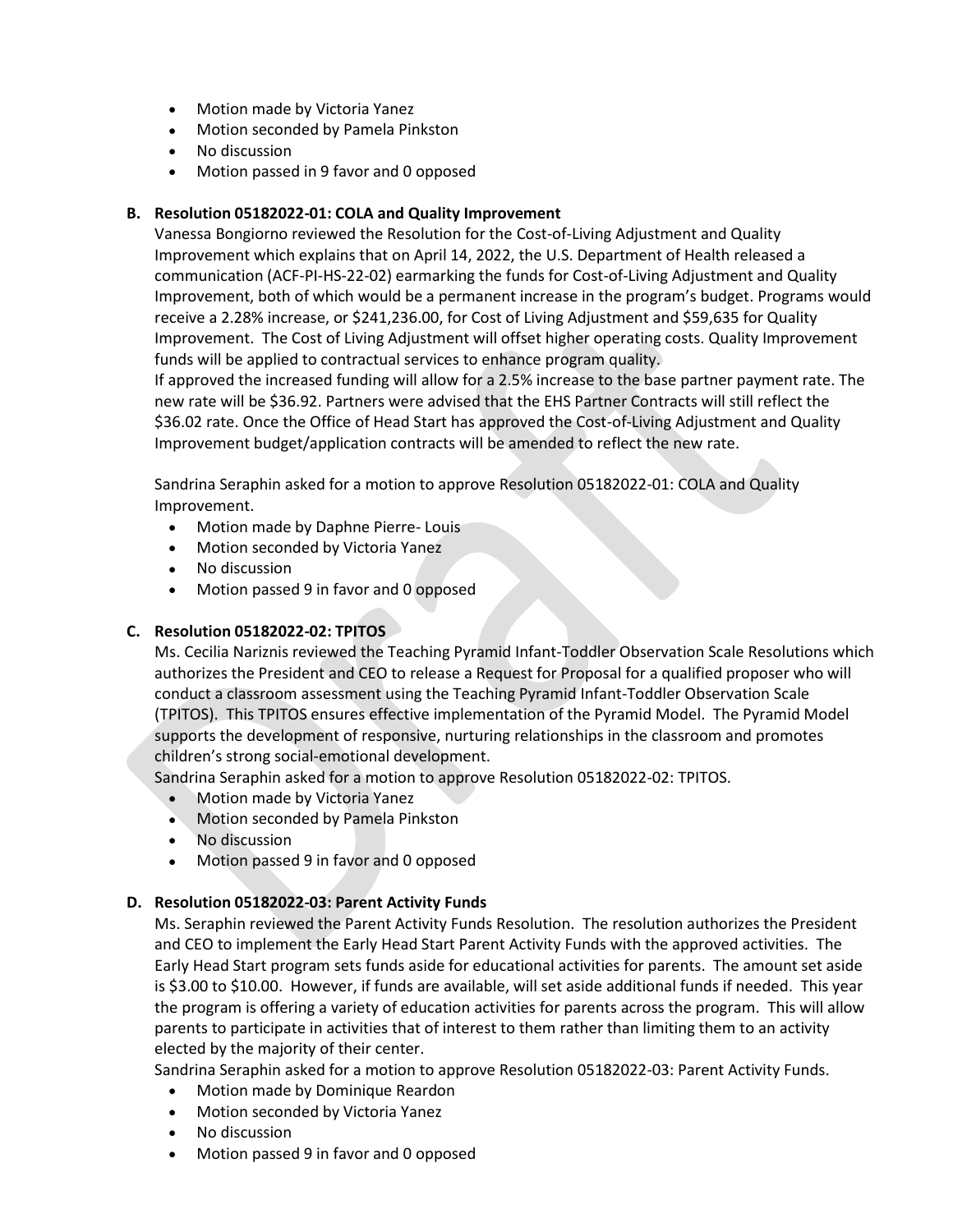# **IV. Reports**

# **A. Expenditure Report and Credit Card Reports**

# **i. March 2022 Expenditure Report**

The total monthly expenses for the month of March 2022 were \$795,749.47. Forty percent (40%) of total monthly expenses were used for salaries and fringe; A total of \$431,141.63 or fifty-five percent (55%) went to contractual services. An amount of \$401,881.49 went to childcare partners for direct services. Five percent (5%) covered other expenses, which includes rent and utilities. The program has used fifty-one (51%) of the budget to date and has \$5,433,131.14 remaining.

## **ii. March 2022 Credit Card Report**

There were no credit card charges in the month of March 2022.

# **B. April 2022 Meal Report**

Number of meals served in April:

- Breakfasts 9,461 (99.11%)
- Lunches 9,535 (99.88%)
- Snacks 9,463 (99.13%)

At two schools, none of the meal services reached 100% due to children either being dropped off late or picked up early, or both:

- Rainbow Intergenerational
- Step Above

# **C. April 2022 Enrollment Report**

During the month of April, there was a total of 596 allocated slots and 581 enrolled. The program had 15 vacancies. Many of the vacancies were due to the program taking on Tiny Tykes (a new partner) which had 8 of the 15 vacancies. The remaining 7 were from children who either moved, transitioned or transferred out of the program.

Currently, we have enrollment opportunities at 4 locations:

- It's a Small World Learning Center 2
- It's a Small World Academy 2
- Kids Small World (Central)
- Little Ones Academy (North)

## **D. April 2022 Attendance Report**

During the month of April, the program offered ONLY in-person services to children. The average monthly attendance was 86.78% which slightly increased from last month's 84.88%. The top reasons for absences in the month of April were from children being sick, family members being sick or children needing to go to the doctor.

## **V. Board Meeting Updates**

On May 2, 2022, the Executive Committee of the Early Learning Coalition of Miami-Dade/Monroe Board met. Four resolutions were approved and are pending ratification from the Board. The resolutions included:

- Approval of the 2022-2023 initial budget for the Early Learning Coalition of Miami-Dade/Monroe, as well as allocation and expenditure for funds. The budget included funds for School Readiness, Voluntary Pre-kindergarten, Early Head Start, The Children's Trust, and Other.
- Approval to release a Request for Proposal to select qualified proposers to facilitate and provide assessment services using the Classroom Assessment Scoring System.
- Approval to submit the supplemental application and receive the Early Head Start funds for the Cost of Living Adjustment and Quality Improvement for the 2022-2023 program year.